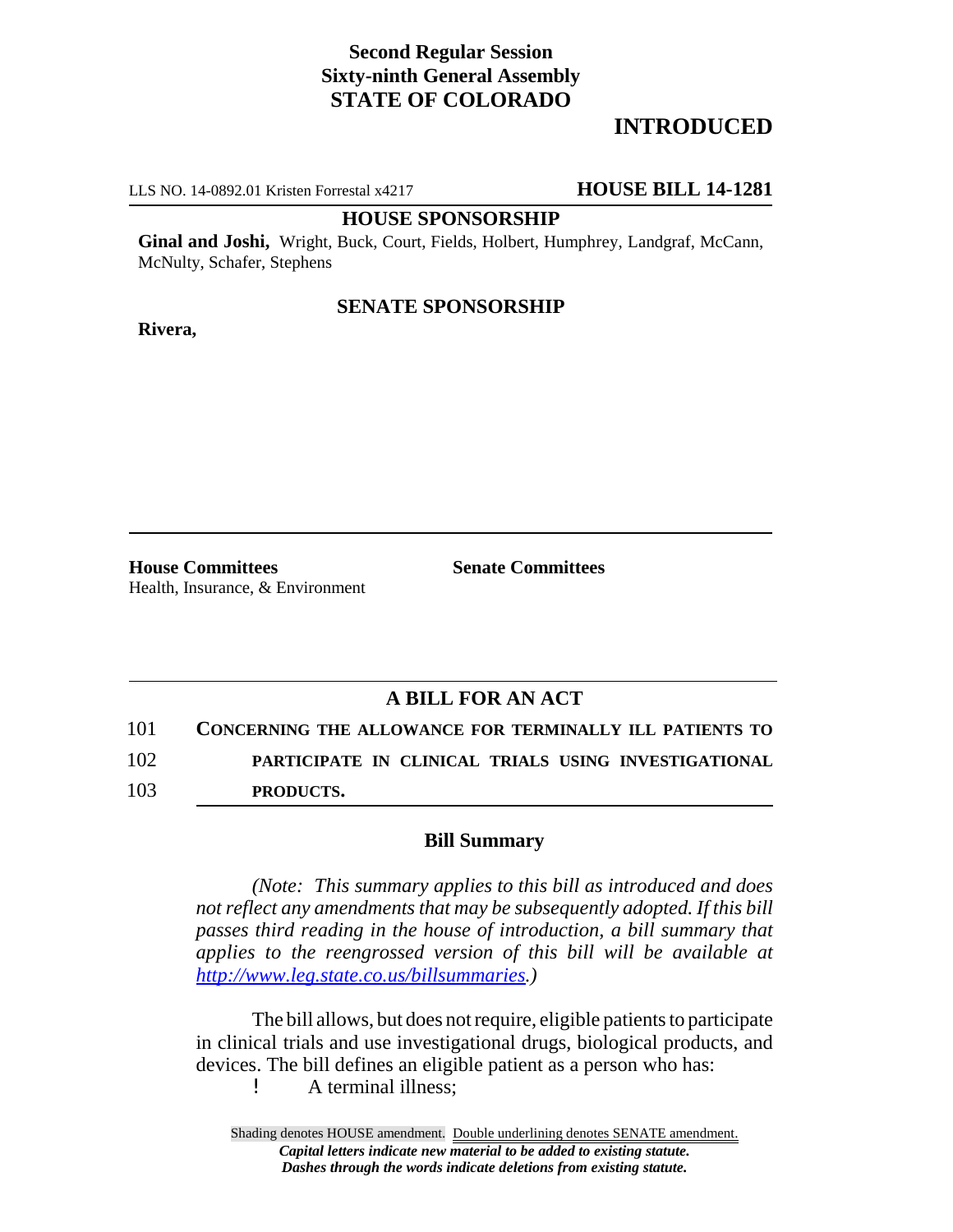- ! Considered all other treatment options currently approved by the United States food and drug administration;
- ! Received a prescription or recommendation from his or her physician;
- ! Given written, informed consent for the use of the investigational drug, biological product, or device; and
- ! Documentation from his or her physician that he or she meets the definition of "eligible patient".

The bill clarifies that a health insurance carrier is not required to pay for the investigational drug, biological product, or device.

The bill prohibits any action against a physician's license for his or her recommendations regarding the use of investigational drugs, biological products, or devices.

| $\mathbf{1}$   | Be it enacted by the General Assembly of the State of Colorado:         |
|----------------|-------------------------------------------------------------------------|
| $\overline{2}$ | <b>SECTION 1.</b> In Colorado Revised Statutes, add article 45 to title |
| 3              | 25 as follows:                                                          |
| $\overline{4}$ | <b>ARTICLE 45</b>                                                       |
| 5              | <b>Terminal Patients' Compassionate Care Act</b>                        |
| 6              | 25-45-101. Short title. This article shall be known as and              |
| 7              | MAY BE CITED AS THE "RIGHT TO TRY ACT".                                 |
| 8              | 25-45-102. Legislative declaration. (1) THE GENERAL ASSEMBLY            |
| 9              | FINDS AND DECLARES THAT:                                                |
| 10             | THE PROCESS OF APPROVAL FOR INVESTIGATIONAL DRUGS,<br>(a)               |
| 11             | BIOLOGICAL PRODUCTS, AND DEVICES IN THE UNITED STATES OFTEN             |
| 12             | TAKES MANY YEARS;                                                       |
| 13             | (b) PATIENTS WHO HAVE A TERMINAL ILLNESS DO NOT HAVE THE                |
| 14             | LUXURY OF WAITING UNTIL AN INVESTIGATIONAL DRUG, BIOLOGICAL             |
| 15             | PRODUCT, OR DEVICE RECEIVES FINAL APPROVAL FROM THE UNITED              |
| 16             | STATES FOOD AND DRUG ADMINISTRATION;                                    |
| 17             | THE STANDARDS OF THE UNITED STATES FOOD AND DRUG<br>(c)                 |
| 18             | ADMINISTRATION FOR THE USE OF INVESTIGATIONAL DRUGS, BIOLOGICAL         |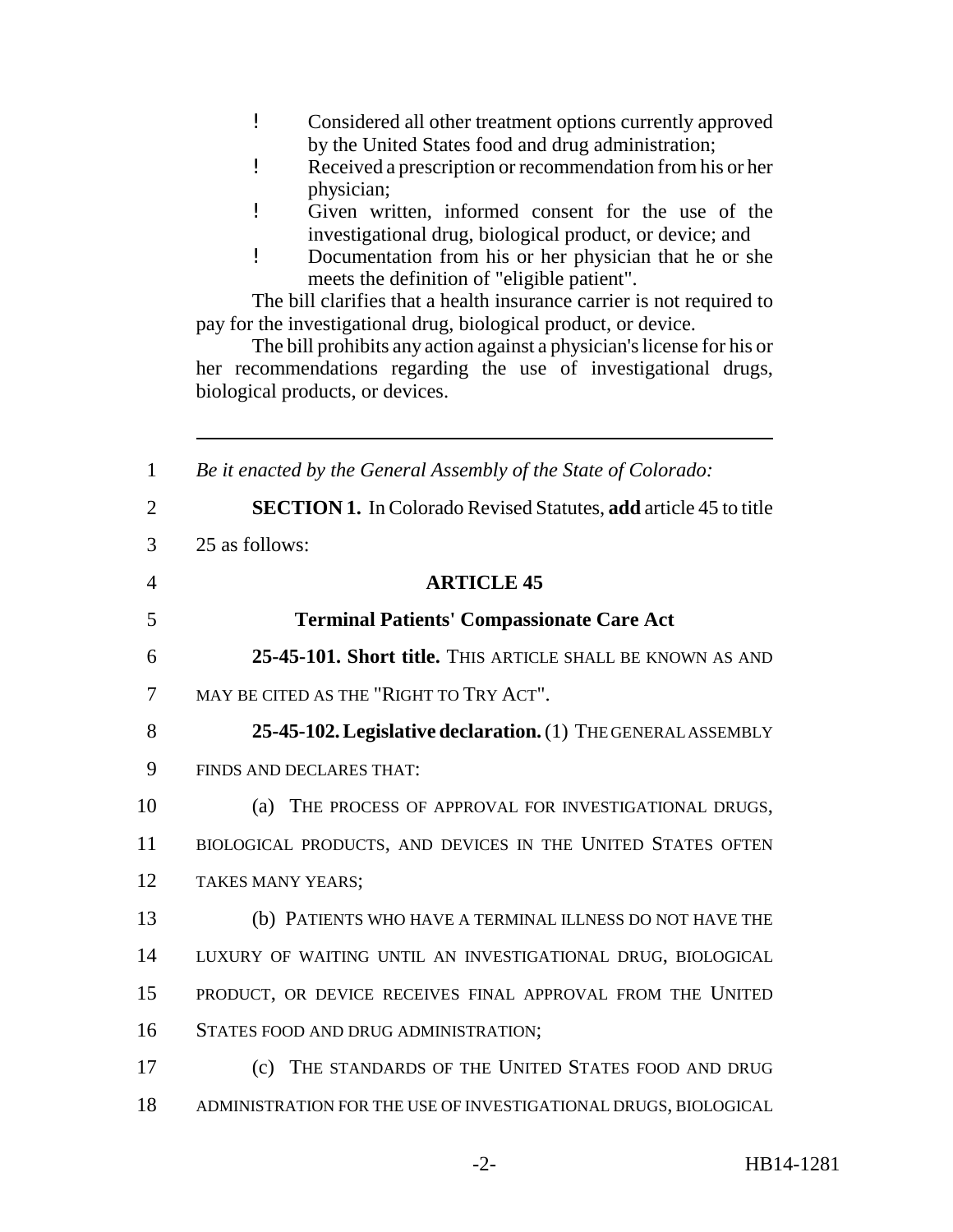PRODUCTS, AND DEVICES MAY DENY THE BENEFITS OF POTENTIALLY LIFE-SAVING TREATMENTS TO TERMINALLY ILL PATIENTS;

 (d) PATIENTS WHO HAVE A TERMINAL ILLNESS HAVE A FUNDAMENTAL RIGHT TO ATTEMPT TO PURSUE THE PRESERVATION OF THEIR OWN LIVES BY ACCESSING AVAILABLE INVESTIGATIONAL DRUGS, BIOLOGICAL PRODUCTS, AND DEVICES; AND

 (e) THE USE OF AVAILABLE INVESTIGATIONAL DRUGS, BIOLOGICAL PRODUCTS, AND DEVICES IS A DECISION THAT SHOULD BE MADE BY THE PATIENT WITH A TERMINAL ILLNESS IN CONSULTATION WITH THE PATIENT'S PHYSICIAN.

 (2) IT IS THE INTENT OF THE GENERAL ASSEMBLY TO ALLOW FOR TERMINALLY ILL PATIENTS TO USE POTENTIALLY LIFE-SAVING 13 INVESTIGATIONAL DRUGS, BIOLOGICAL PRODUCTS, AND DEVICES.

 **25-45-103. Definitions.** AS USED IN THIS ARTICLE, UNLESS THE CONTEXT OTHERWISE REQUIRES:

(1) "ELIGIBLE PATIENT" MEANS A PERSON WHO HAS:

(a) A TERMINAL ILLNESS;

 (b) CONSIDERED ALL OTHER TREATMENT OPTIONS CURRENTLY APPROVED BY THE UNITED STATES FOOD AND DRUG ADMINISTRATION;

20 (c) RECEIVED A PRESCRIPTION OR RECOMMENDATION FROM HIS OR HER PHYSICIAN FOR AN INVESTIGATIONAL DRUG, BIOLOGICAL PRODUCT, OR DEVICE;

23 (d) GIVEN WRITTEN, INFORMED CONSENT FOR THE USE OF THE INVESTIGATIONAL DRUG, BIOLOGICAL PRODUCT, OR DEVICE OR, IF THE PATIENT IS A MINOR OR LACKS THE MENTAL CAPACITY TO PROVIDE INFORMED CONSENT, A PARENT OR LEGAL GUARDIAN HAS GIVEN WRITTEN, INFORMED CONSENT ON THE PATIENT'S BEHALF; AND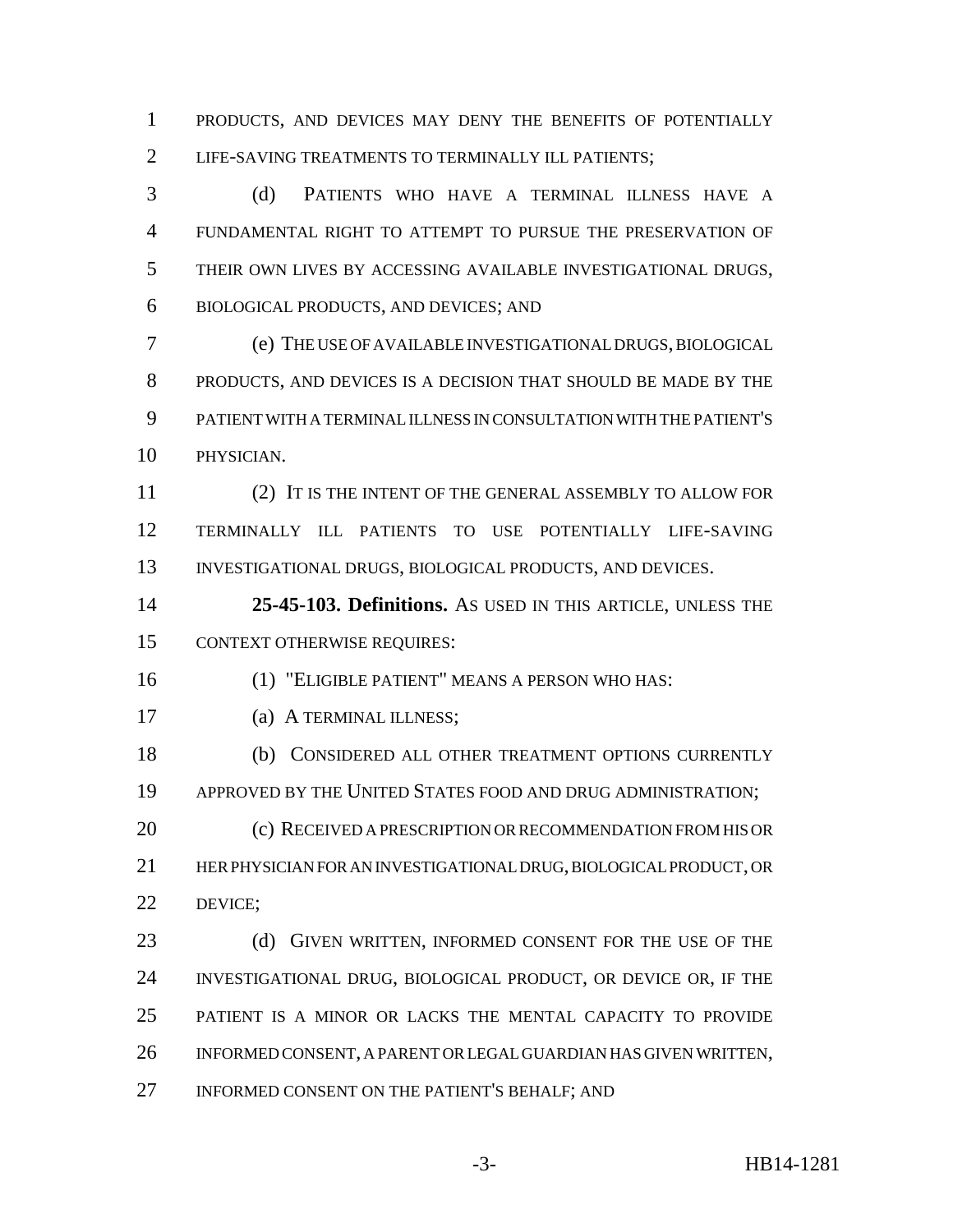(e) DOCUMENTATION FROM HIS OR HER PHYSICIAN THAT HE OR SHE 2 MEETS THE REQUIREMENTS OF THIS SUBSECTION (1).

 (2) "INVESTIGATIONAL DRUG, BIOLOGICAL PRODUCT, OR DEVICE" MEANS A DRUG, BIOLOGICAL PRODUCT, OR DEVICE THAT HAS SUCCESSFULLY COMPLETED PHASE ONE OF A CLINICAL TRIAL BUT HAS NOT BEEN APPROVED FOR GENERAL USE BY THE UNITED STATES FOOD AND DRUG ADMINISTRATION AND REMAINS UNDER INVESTIGATION IN A UNITED STATES FOOD AND DRUG ADMINISTRATION-APPROVED CLINICAL TRIAL.

 (3) "TERMINAL ILLNESS" MEANS A DISEASE THAT, WITHOUT LIFE-SUSTAINING PROCEDURES, WILL SOON RESULT IN DEATH OR A STATE OF PERMANENT UNCONSCIOUSNESS FROM WHICH RECOVERY IS UNLIKELY.

 **25-45-104. Drug manufacturers - availability of investigational drugs, biological products, or devices - costs - insurance coverage.** (1) A MANUFACTURER OF AN INVESTIGATIONAL DRUG, BIOLOGICAL PRODUCT, OR DEVICE MAY MAKE AVAILABLE THE MANUFACTURER'S INVESTIGATIONAL DRUG, BIOLOGICAL PRODUCT, OR DEVICE TO ELIGIBLE PATIENTS PURSUANT TO THIS ARTICLE. THIS ARTICLE DOES NOT REQUIRE THAT A MANUFACTURER MAKE AVAILABLE AN INVESTIGATIONAL DRUG, BIOLOGICAL PRODUCT, OR DEVICE TO AN ELIGIBLE PATIENT.

(2) A MANUFACTURER MAY:

 (a) PROVIDE AN INVESTIGATIONAL DRUG, BIOLOGICAL PRODUCT, 22 OR DEVICE TO AN ELIGIBLE PATIENT WITHOUT RECEIVING COMPENSATION; AND

 (b) REQUIRE AN ELIGIBLE PATIENT TO PAY THE COSTS OF, OR THE COSTS ASSOCIATED WITH, THE MANUFACTURE OF THE INVESTIGATIONAL DRUG, BIOLOGICAL PRODUCT, OR DEVICE.

(3) A HEALTH INSURANCE CARRIER MAY, BUT IS NOT REQUIRED TO,